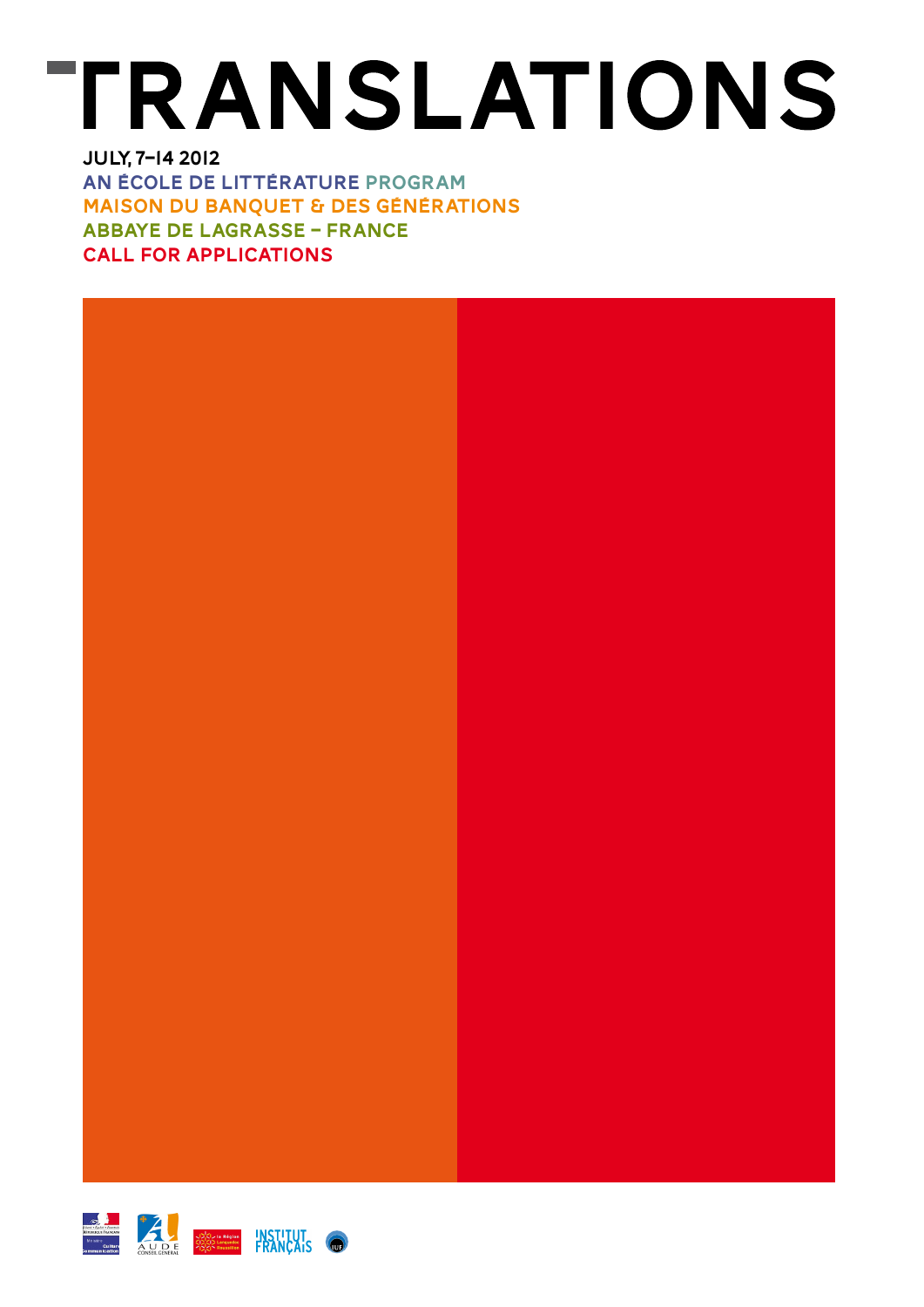## Call for applications

The école de littérature invites young authors, translators, students, literary agents, and all those excited about contemporary literary creation, to apply to participate in a translation residency that will take place in Lagrasse (France), July 7-14, 2012. The residency will bring together writers, translators and scholars from the United States, Morocco and France.

Applications should consist of a cover letter, CV and potentially, samples of translations and writing, to be emailed to ecoledelitterature@gmail.com

Approximately 20 spaces are available for the 2012 session.

## Resident writers and workshop leaders:

Sinan Antoon, Latifa Baqa, Omar Berrada, Jocelyn Bonnerave, Siham Bouhlal, Abdelmounem Chentouf, Robyn Creswell, Anissa Derrazi, Mohamed Elkhadiri, Mohamed Hmoudane, Bernard Hoepffner, Hugues Jallon , Laird Hunt, Sarah Riggs, Lily Robert-Foley, David Ruffel, Lionel Ruffel, Tiphaine Samoyault, Kenza Sefrioui, Eleni Sikelianos, Camille de Toledo, Hamid Zaid, Abdallah Zrika, etc.

## L'ÉCOLE DE LITTÉRATURE

25 rue des Bruyères, 93260 Les Lilas http://ecoledelitterature.blogspot.com/ ecoledelitterature@gmail.com

# TRANSLATIONS July 7-14 2012 Abbaye de Lagrasse

Translations is the first installment in a series of exchanges proposed by the école de littérture, between authors, scholars, translators and students from the U.S., Morocco and France. It will take place in Lagrasse, Casablanca and then New York in 2012-2013. It begins with a translation residency in Lagrasse, France, from July 7-14, 2012.

Applicants selected to participate in this residency will work with experienced translators and writers on untranslated texts and authors, as well as on a variety of experimental projects. Each day will offer a different assortment of workshops that will correspond to the various possible language combinations (Arabic/French, French/English, English/Arabic &c.). Participants can take one or more workshops during the week, according to their interests and language abilities. A detailed program of the various workshops will be posted online at the beginning of May at http://ecoledelitterature.blogspot.com and http://www. lamaisondubanquet.fr

In parallel with these workshops, twelve French, American and Moroccan writers, divided into four groups of three, will carry out an original, collaborative experiment in the mutual translation of each other's texts. Certain of these writers will be leading some of the proposed workshops.

Group reflections on the work in progress will take place everyday. And, at the end of each day, public forums will be organized. These forums will include, readings of the translations carried out, debates, discussions and lectures on translation, literary circulation, and the dynamics of translation between Morocco, the United States and France, as well as upon the different contemporary literary situations in each of these three countries.

The residency will culminate in a publication.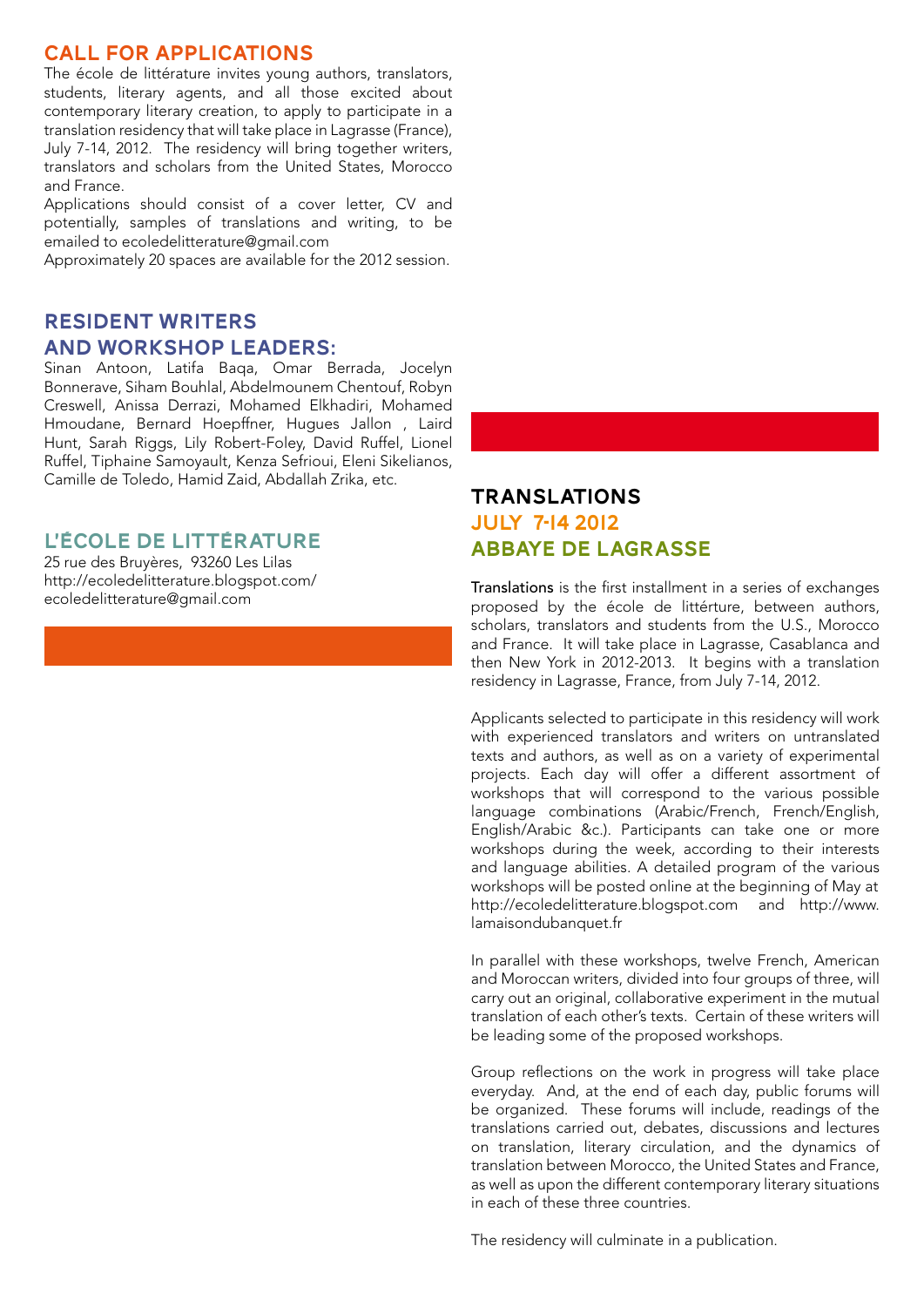## J Writers/Translators

**SINAN ANTOON** was born in Bagdad in 1967. He is a poet, novelist, academic and translator. He writes in English *(The Baghdad Blues)* and in Arabic *(I'jaam: An Iraqi Rhapsody)*. A number of his books have been translated into several languages. He teaches at New York University. He works on pre-modern islamic culture, as well as on contemporary Arab culture and politics. He has translated Mahmoud Darwish and directed a documentary on the life of Baghdadis in occupied Irak after Saddam Hussein, *About Baghdad* (2003).

LATIFA BAQA was born in Salé, Morocco. She is the author of several works of fiction in Arabic such as *What shall we Do?* and *Since that Life*. She teaches in Agadir. Her short stories have been translated into several languages including French, English, German, Spanish, Italian and Hebrew. She is a member of the Union of Moroccan Writers, and of the Founoun Association, and of the Union of Women's Action.

**OMAR BERRADA** directs the library and translation center at Dar al-Ma'mûn in Marrakesh. A writer and translator, he grew up in Casablanca and lives between Morocco and France. He hosted shows on French national radio (2004-2007) and public programs at the Centre Pompidou (2006-2009). He curated the Tangier International Book Salon in 2008, as well as the literary program of the Marrakech Biennale in 2012. He co-translated, into French, Jalal Toufic's *The Withdrawal of Tradition Past a Surpassing Disaster* (Les prairies ordinaires, 2011) and Stanley Cavell's *Senses of Walden* (ThTy, 2008). He recently edited, with Erik Bullot, *Expanded Translation – A Treason Treatise* (Sharjah Art Foundation, 2011), a book of verbal and visual betrayals; and, with Yto Barrada, *Album – Cinémathèque de Tanger* (Virreina/LDC, 2012), a multilingual volume about film in Tangier and Tangier on film.

JOCELYN BONNERAVE was born in Champagne and lives in Les Corbières near Lagrasse. He is a writer, and the author of radiophonic plays and performances. He is the author of *Les Nouveaux Indiens*, a novel published by Seuil in 2009. He has another forthcoming novel: *Seconde nature*. He is also a musician, and has held many reading-concerts. His doctoral thesis was on the ethnology of music.

**SIHAM BOUHLAL** was born in Casablanca and has lived in France for 26 years. She holds a doctorate in classical arabic literature from the Sorbonne University. She is a poet and translator of medieval texts: al-Washshâ', *Le livre de brocart ou la société raffinée de Bagdad au Xe siècle, Connaissance de l'Orient,* Gallimard 2004 ; Kushâjim, L'*art du commensal ou boire dans la culture Arabe,* Actes Sud, 2009. Her poetry collections have been published with Tarabuste and Al Manar: *Poèmes bleus; Songes d'une nuit berbère; Corps lumière; Mort à vif; Etreintes…*

ABDELMOUNEM CHENTOUF was born in Larrache, Morocco and currently lives in Belgium. He is a researcher at the Université Libre de Bruxelles, writer and translator of English and French into Arabic. His translations include: *Beyond Brecht* (Après Brecht), *Le théâtre arabe et le mythe des origines, Tanger et autres Marocs* by Daniel Rondeau, *Le Miracle de Saint Antoine* and *Bulles bleues: Souvenirs heureux* by Maurice Maeterlinck, *Quinze jours en Hollande* by Paul Verlaine and his recently concluded translation of Pierre Loti's travel narrative, *Au Maroc.*

ROBYN CRESWELL is a literary critic, translator and writer. He teaches at Brown University and specializes in Arabic and comparative literature. He is the English language translator of Abdelfattah Kilito's, *La Querelle des Images* and he has published critical texts in numerous journals including, Harper's Magazine, The New York Times, n+1, and Modernism/ Modernity. He has been the poetry editor of The Paris Review since 2010.

ANISSA DERRAZI is professor of Dramatic Arts at Hassan II University in Casablanca and at the Institut Supérieur d'Art Dramatique et d'Animation Culturelle in Rabat. She was the first Arabic translator of Bernad-Marie Koltès, and has translated much of his work. She has also translated *Waiting for Godot* by Samuel Beckett. She is also the author of several plays in Arabic *(Ustada Amal)* and in French *(L'Amour ne meurt pas, Arrête ton théâtre et marie-toi !, In/évocations éparses).*

MOHAMED ELKHADIRI, born in 1986, is a Moroccan journalist and writer, and graduate of the Institut Supérieur de l'Information et de la Communication (ISIC). He is the author a book of stories written in darija (Moroccan Arabic), Al-hay wallaf, published in 2011. He is cultural correspondent for the Lebanese daily newspaper, al-Akhbar, and works with a number of Arabic newspapers. He is currently translating Ahmed Bouanani's novel L'hôpital into Arabic.

MOHAMED HMOUDANE was born in 1968 in El Maâzize, a village in Morocco. He has lived in France since 1989. He has written several books of poetry including, *Parole prise, parole donnée*(La Différence 2007), *Blanche Mécanique*(La Différence, 2005), *Incandescence* (Al Manar, 2004) and *Attentat* (La Différence, 2003), as well as two novels, *French Dream* and *Le Ciel, Hassan II et Maman France,* published in 2005 and 2010 respectively with Éditions de La Différence. He is also a translator (Arabic/French, French/Arabic). He is currently translating Mohamed Leftah's *Le dernier combat du capitaine Ni'mat* into Arabic.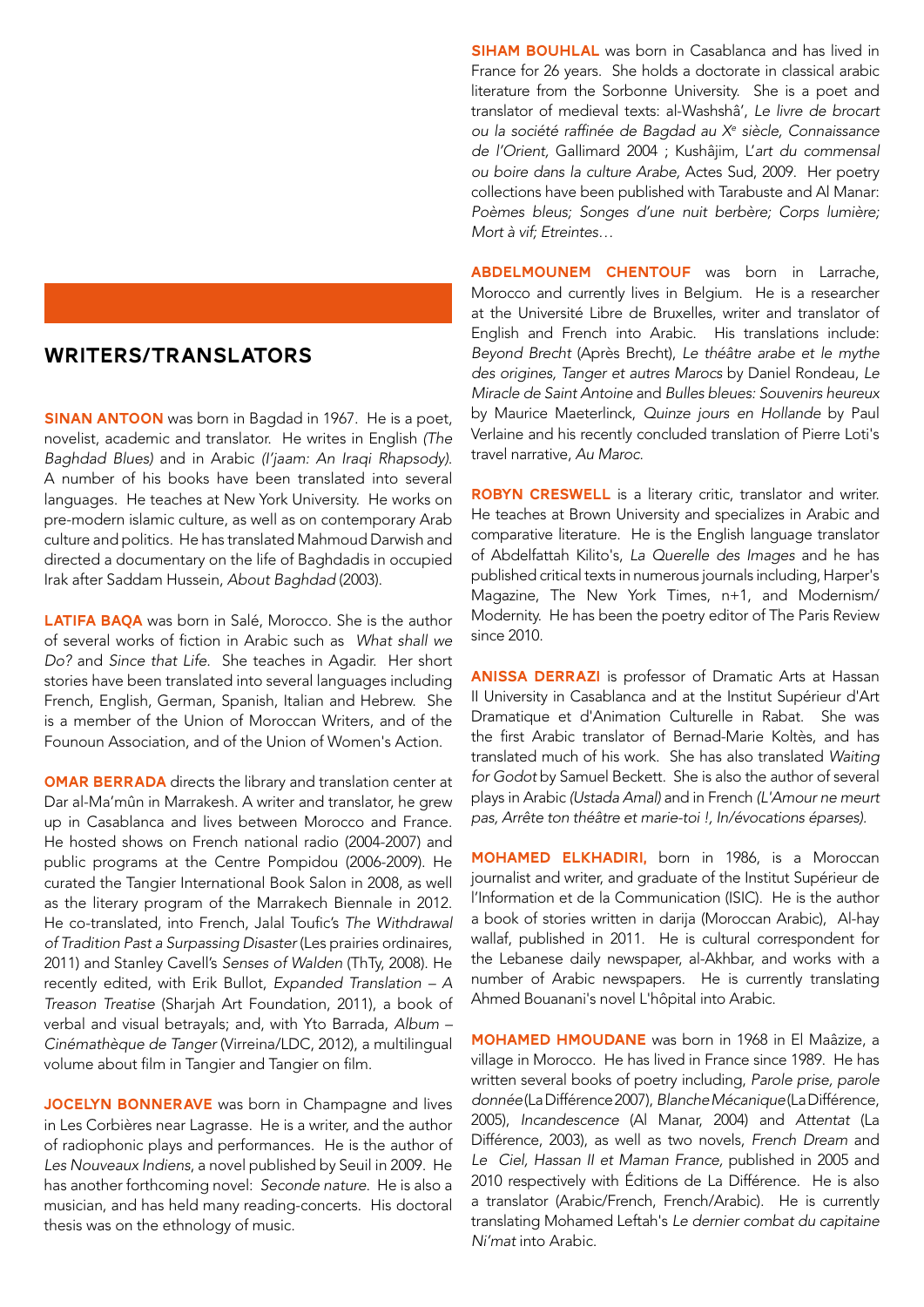BERNARD HOEPFFNER was born in 1946. He spent his childhood in Germany and his adolescence in France, after which he lived in England where he became a restorer of objects from the Far East, and then in the Canary Islands as a farmer. Since 1988, he has devoted himself entirely to writing and translation (English/French, French/English). He has lived in the Drôme since 1998, as well as in the Netherlands since 2007 (The Hague). He has translated, into French, books by Robert Coover, Gilbert Sorrentino, Mark Twain, Martin Amis, James Joyce, George Orwell, Thomas Browne, William T. Vollmann, Samuel Beckett, Denis Cooper, Will Self, Robert Burton, T. S. Eliot, William Shakespeare, Lewis Carroll, etc.

**LAIRD HUNT** is the author of a book of short stories and false parables, *The Paris Stories* (2000, Smokeproof Press) and five novels *The Impossibly* (2001), *Indiana, Indiana* (2003), *The Exquisite* (2006), *Ray of the Star* (2009) and *New York New York* (2011), published by Coffee House Press. He has been published in France by Actes Sud. His texts, articles and translations are published in American and international journals. He regularly teaches at the Creative Writing Program in Denver, Colorado. He lives in Boulder with his wife, Eleni Sikelianos and their daughter, Eva Grace.

Hugues Jallon is the author of *La Base. Rapport d'enquête sur un point de déséquilibre majeur en haute mer, Le Passant,* 2004, *Zone de combat,* Verticales, 2007 and *Le début de quelque chose,* 2011, Verticales. He works as an editor at Seuil publishers.

**SARAH RIGGS** is a poet, videographer and translator. She is the author of *Waterwork (*Chax Press), *Chain of Minuscule Decisions in the Form of a Feeling* (Reality Street Editions), and *60 Textos* (Ugly Duckling Presse). Autobiography of Envelopes is forthcoming from Burning Deck. Four of her collections were published in France: *28 télégrammes, 60 textos, and 43 Post-its* by Editions de l'Attente, and *Chaîne de décisions minuscules dans la forme d'une sensation* by Le Bleu du ciel. She translated or co-translated into English books by Marie Borel, Ryoko Sekiguchi, Isabelle Garron, Oscarine Bosquet and Stéphane Bouquet. She co-founded the translation residency program Read, and the intercultural non-profit Tamaas. She teaches at New York University of Paris.

LILY ROBERT-FOLEY was born in San Francisco in 1984. She writes poetic-criticism (sometimes bilingual), does language collage, (*The North Georgia Gazette,* Green Lantern Press, 2009; m, forthcoming with Corrupt Press, 2012), visual and sound poetry, and performance. She also invents reading and writing machines based on constraints (*Graphemachines,* to be published by Atelier de l'Agneau, 2012). She is pursuing a doctorate in Comparative Literature at the University of Paris 8 where she is writing a thesis on self-translation. She currently teaches anglophone literature (also at Paris 8).

TIPHAINE SAMOYAULT is a writer and professor of comparative literature at the University of Paris 8. She is the author of many non-fiction and fiction works, including *Excès du roman* (Maurice Nadeau, 1999), *La Cour des adieux* (Maurice Nadeau, 1999), *Météorologie du rêve* (Le Seuil, 2000), *La montre cassée* (Verdier, 2004), *Les indulgences* (Le Seuil, 2003) et *La main négative* (Argol, 2008). She collaborated on the most recent translation into French of James Joyce's *Ulysses* (Gallimard), and translated *Fragments* by Marilyn Monroe (Seuil, 2011).

**ELENI SIKELIANOS** is the author of six books of poetry, most recently, *Body Clock, The California Poem and The Book of Jon.*Her translation of *Echanges de la lumière* (Exchanges on Light) by Jacques Roubaud came out in 2009. A selection of her poems, translated into French by Béatrice Trotignon, were published under the title *Du Soleil, de l'histoire, de la vision* (Éditions Grèges, 2007). *The Book of Jon,* translated by Christophe Claro, is forthcoming from Actes Sud. She has regularly collaborated with musicians and artists and has appeared in two films by Ed Bowes. She was born in California and has lived in New York, Paris and Athens. She currently lives in Boulder Colorado, where she teaches at the University of Denver. During the summer, she teaches at the Jack Kerouac School of Disembodied Poetics at Naropa.

HAMID ZAID is a poet, short story writer and journalist. He was born in Casablanca in 1972. He has studied philosophy and journalism. He is the author, notably of *as-Salahif Tatakallam al-Fusha* (Turtles Speak Classical Arabic).

**ABDALLAH ZRIKA** was born in 1953 in Casablanca. He grew up in the bidonvilles ("slums") of Ben Msîk. In 1977 he published *Raqsat al-Ra's wa-l-Warda* (Danse of the Head and the Rose), to immediate success. These early poems, diffused widely among student populations, were enough to get him arrested in 1978 for disturbing social order. He spent two years in prison before being brought to trial. Released in 1980, he published *Dahakat Shajarat al-Kalam* (Laughter of the Tree of Words) and *Zuhur Hajariah* (Flowers of Stone). He is also a performer and translator, and has collaborated with many artists and writers internationally. Among his latest poetic works translated into French: *Échelles de la métaphysique* and *Insecte de l'infini,* both translated from Arabic by Bernard Noël and the author (La Différence, 2007).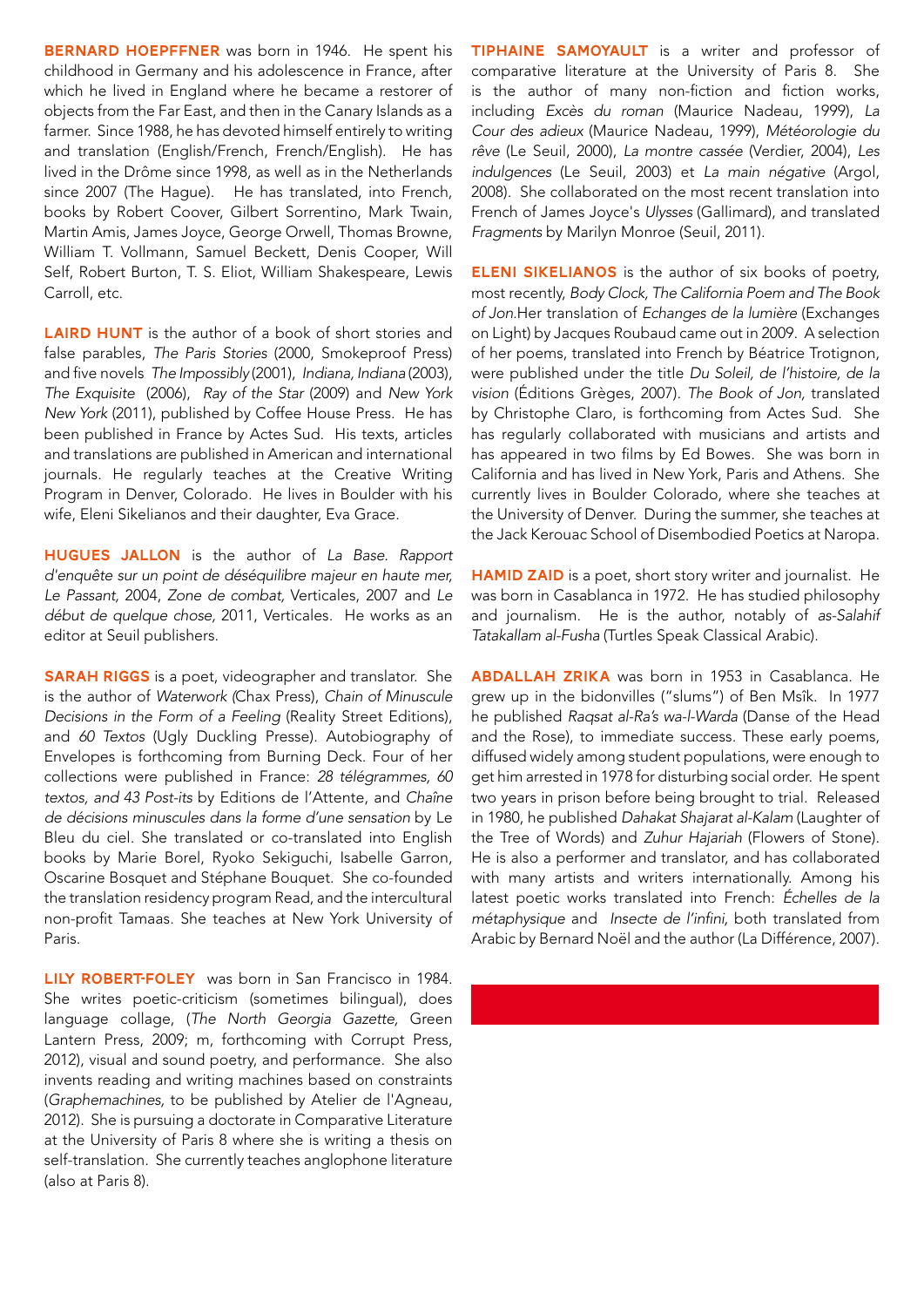## Additional speakers

CAMILLE DE TOLEDO was born in 1976 in Lyon. He is a writer and filmmakers who works in a variety of genres and media (essays, tales, novels, video, photography, drawing), in an effort to « give form to the 21<sup>st</sup> Century ». He recently created TLHUB, an interactive translation platform, and was a co-founder, in 2008, of the European Society of Authors (www.seua.org), which aims at creating a European literary space centered around translation as a common language. Among his many books, *Coming of Age at the End of History*  is available in English (Soft Skull Press, 2008). He recently published *Vies pøtentielles* (Seuil, 2011) and *L'inquiétude d'être au monde* (Verdier, 2012).

LIONEL RUFFEL junior member of the Institut Universitaire de France, is maître de conférences (assistant professor) of comparative literature at University of Paris 8, and academic director of Boston University's program in Paris. He also edits the Chaoïd series at Verdier. He is the author of *Le Dénouement* (Verdier, 2005) and *Volodine post-exotique* (Cécile Defaut, 2007). He is the editor of *A quoi jouons-nous ?* (2008) and *Qu'est-ce que le contemporain?* (2010), two collective volumes, published by Cécile Defaut.

DAVID RUFFEL is a teacher and independent researcher, specializing in contemporary literature. He is the founder and editor of the online Chaïod review (2000-2007), and edits the Chaoïd series at Verdier. With Kenza Sefrioui, he is co-editing two forthcoming volumes of writing from Casablanca for the Institut Français and Editions Le Fennec. He runs a seminar on contemporary literature, *INSIDE/ OUTSIDE,* at l'Atelier de la Source du Lion in Casablanca.

KENZA SEFRIOUI is an independent journalist. Her doctoral thesis in comparative literature was dedicated to the journal, Souffles. For five years, she ran the literary division of the Moroccan magazine, Le Journal hebdomadaire, and collaborates on the website, www.babelmed.net. She advocates cultural development within the Racines association, and organizes literary gatherings in Rabat and Casablanca.